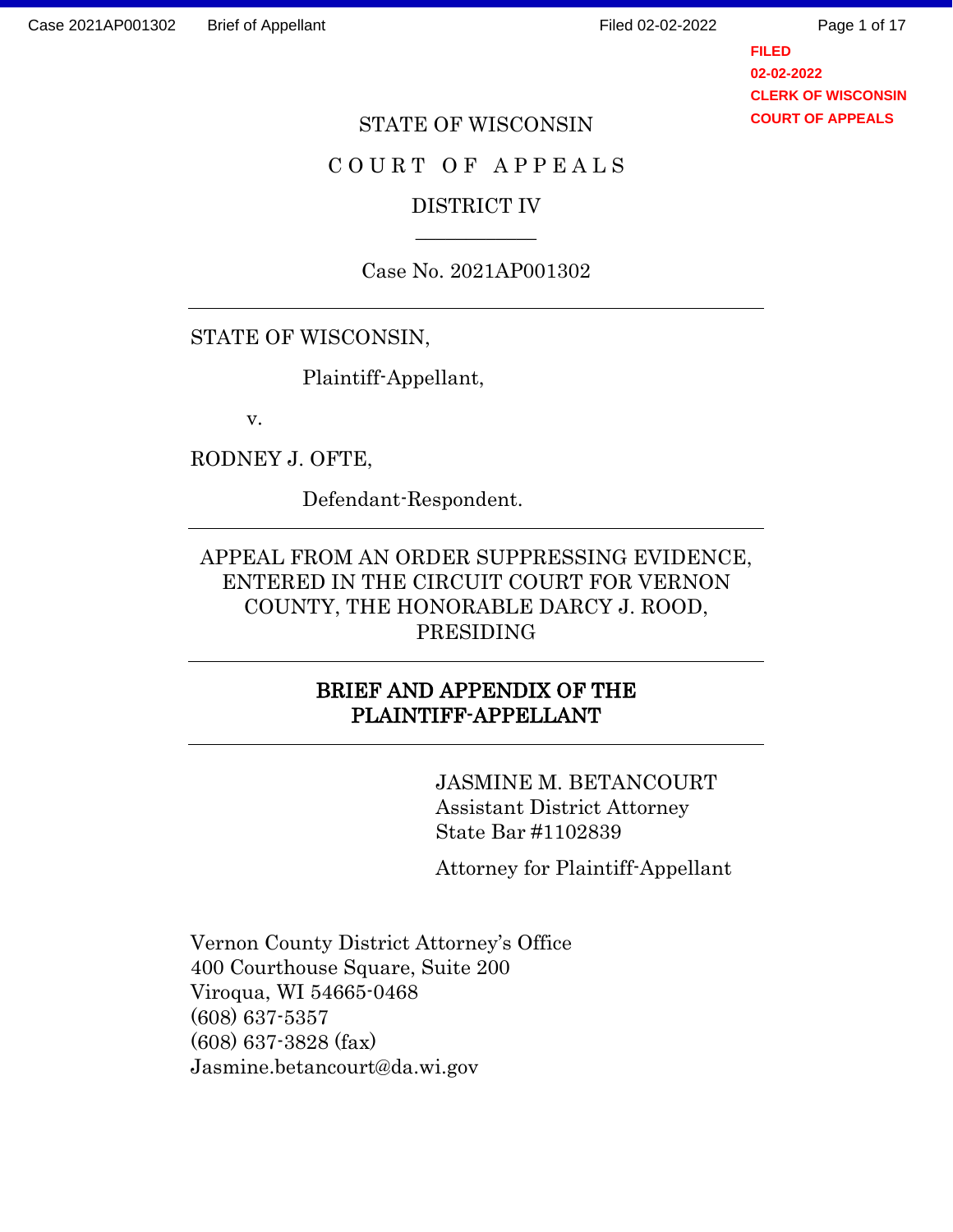# TABLE OF CONTENTS

| Page                                                                                                                |
|---------------------------------------------------------------------------------------------------------------------|
|                                                                                                                     |
| STATEMENT ON ORAL ARGUMENT AND                                                                                      |
|                                                                                                                     |
|                                                                                                                     |
|                                                                                                                     |
|                                                                                                                     |
| The circuit court erred in granting Ofte's                                                                          |
| A. Based on the totality of<br>the<br>circumstances Ofte was not in custody<br>for the purposes of <i>Miranda</i> 5 |
|                                                                                                                     |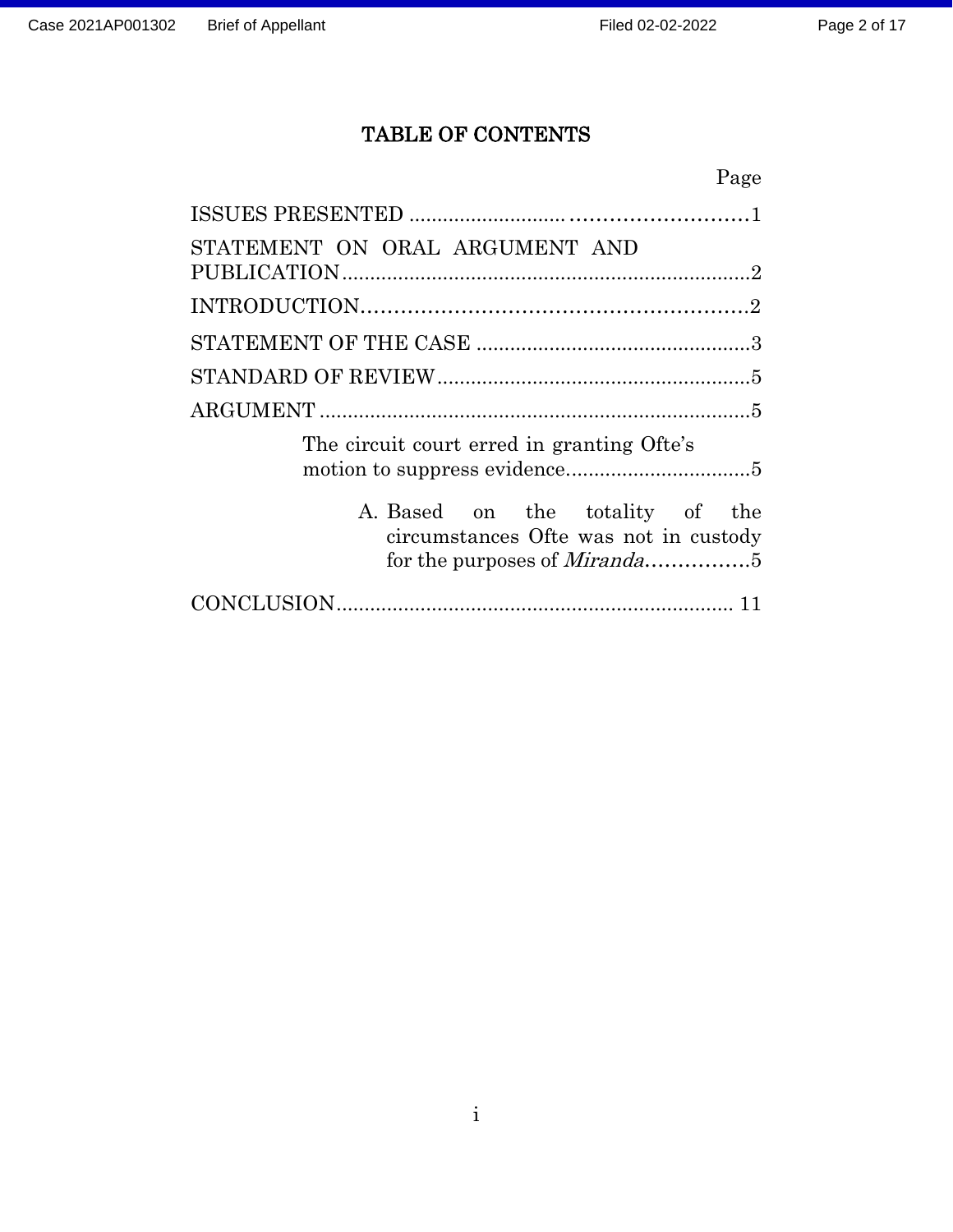# TABLE OF AUTHORITIES

# Cases

| California v. Beheler,                             |
|----------------------------------------------------|
| 463 U.S. 1121, 103 S. Ct. 3517, 77 L. Ed. 2d 1275  |
|                                                    |
| State v. Arias,                                    |
| State v. Gruen,                                    |
| 218 Wis. 2d 581, 582 N.W.2d 728 (Ct. App.          |
|                                                    |
| State v. King,                                     |
| 175 Wis. 2d 146, 499 N.W.2d 190 (Ct. App. 1993)6-7 |
| State v. Leprich,                                  |
|                                                    |
| State v. Pounds,                                   |
| 176 Wis. 2d 315, 500 N.W.2d 373 (Ct. App. 1993)8   |
|                                                    |
| State v. Robinson,                                 |
|                                                    |
| State v. Swanson,                                  |
|                                                    |
| State v. Sykes,                                    |
|                                                    |
| Terry v. Ohio,                                     |
|                                                    |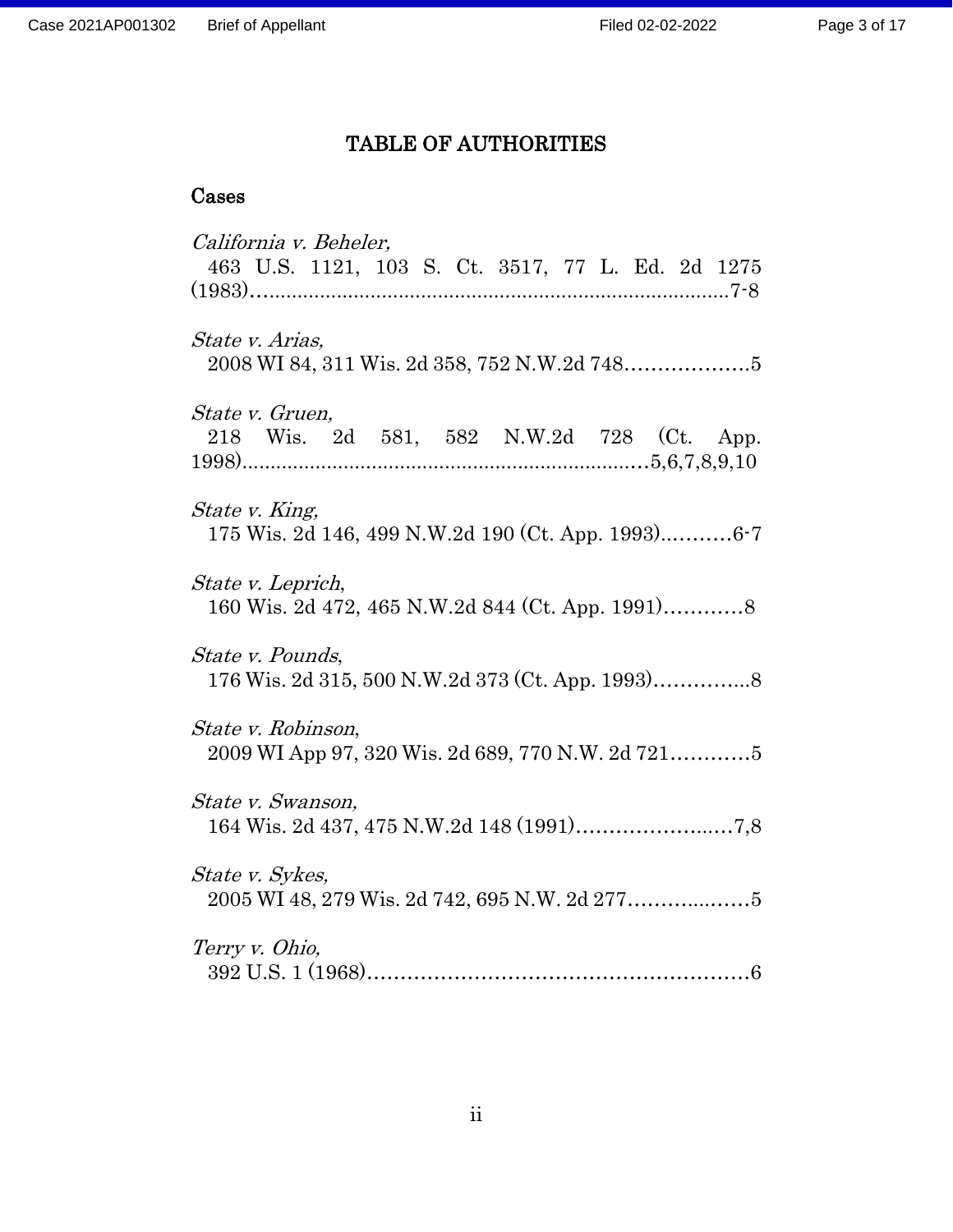## Statutes

|--|--|--|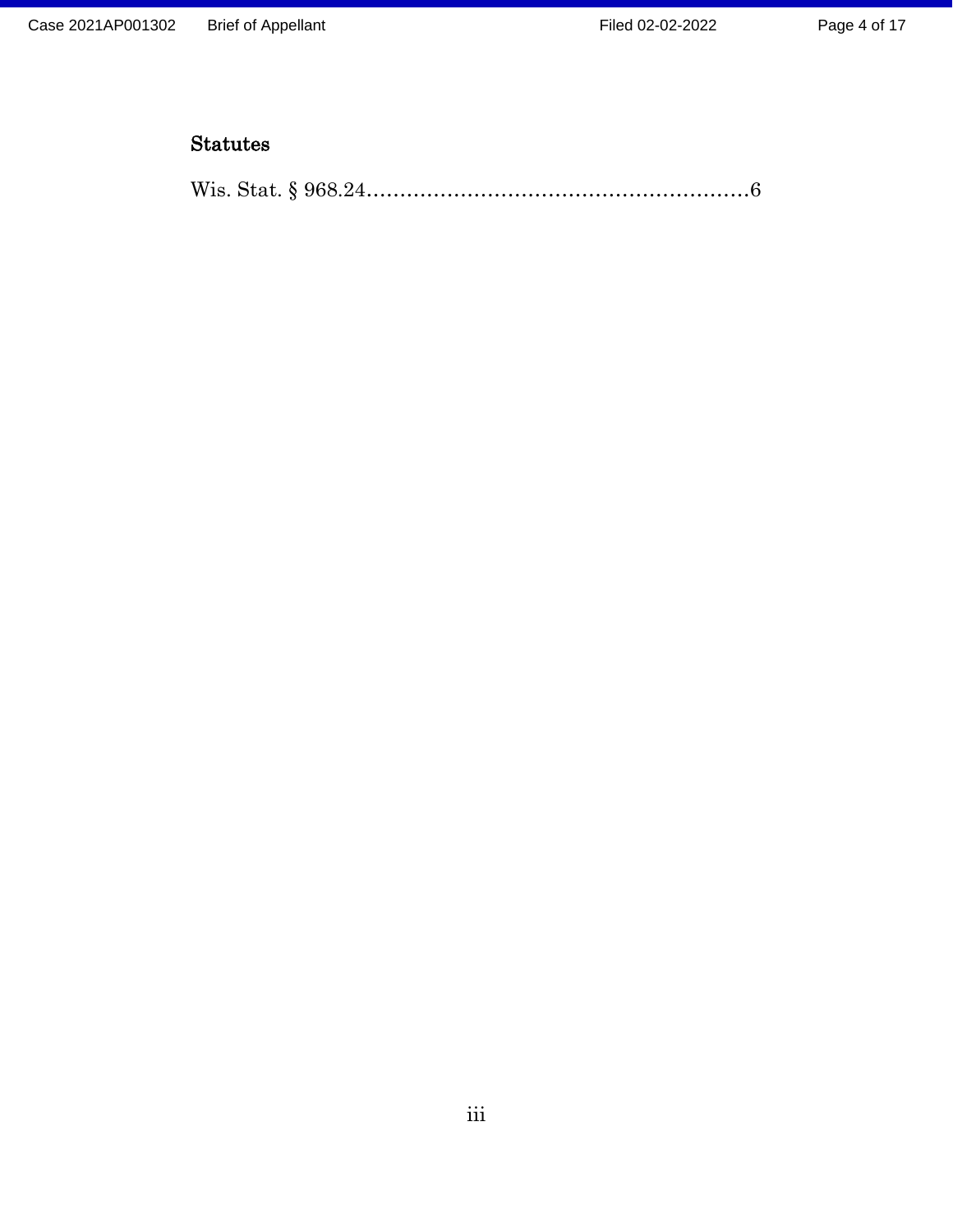#### ISSUES PRESENTED

On April 11, 2019, a citizen witness came upon a vehicle that was parked on the wrong side of the road, and observed a male in the vehicle with his head down who was not responsive. As a result, she contacted law enforcement. When law enforcement arrived on scene, the driver, Rodney Ofte was in the back of an ambulance being evaluated. After speaking with Ofte, officers observed that he appeared intoxicated. The officers observed that Ofte had an odor of alcohol about him, seemed confused, had bloodshot, glassy eyes, and had a difficult time keeping his balance. Law enforcement took Ofte from the ambulance and placed him into the back of a squad car to ask him additional questions. At that time Ofte admitted to consuming alcohol earlier that evening. Law enforcement conducted standardized field sobriety tests on Ofte, and as a result of the observations, admission by Ofte of consuming alcohol, the results of the field sobriety tests and a preliminary breath test, Ofte was arrested for operating under the influence of an intoxicant second offense.

1. Did the circuit court erroneously grant Defendant-Respondent Rodney Ofte's motion to suppress evidence, including statements made by Ofte, results of the field sobriety tests and the blood draw that was done?

The circuit court ruled that when officers took Ofte from the back of an ambulance to the back of a squad car for additional questioning he was in custody, and thus required to have Miranda warnings read prior to additional police questioning. Further, the Court held that there was a 5th amendment violation of Ofte's rights as Deputy Paulson intentionally attempted to circumvent giving Ofte his *Miranda* warnings.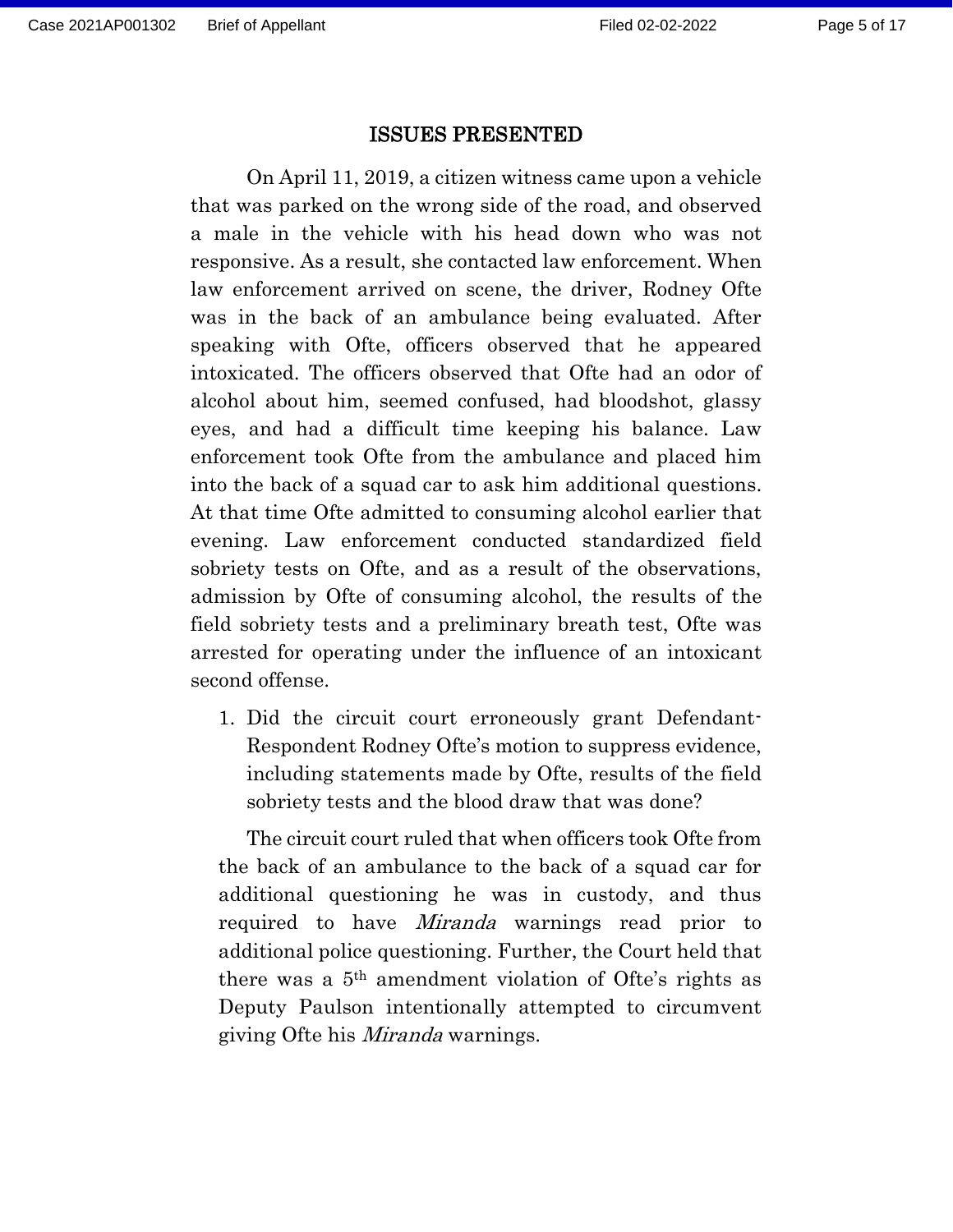This Court should reverse and hold that Ofte was not in custody, and therefore Miranda warnings were not required prior to Deputy Paulson asking Ofte additional questions and thus Deputy Paulson did not intentionally circumvent the protections afforded to Ofte by Miranda.

#### STATEMENT ON ORAL ARGUMENT AND PUBLICATION

Neither publication nor oral argument is warranted. The arguments are fully developed in the parties' briefs, and the issues presented involve the application of wellestablished principles to the facts presented.

#### INTRODUCTION

Ofte along with his defense counsel brought a motion to suppress evidence in December of 2019 and it contained numerous arguments. A motion hearing on those issues was held on November 10, 2020. As a result of that hearing, supplemental briefing was done, and a subsequent motion hearing was held on April 15, 2021. Following the motion hearing held in April, the circuit court granted the motion to suppress evidence on the basis that there had been an intentional violation of Ofte's Miranda rights. The circuit court held that all statements made by the defendant following the Miranda violation as well as any results from the standardized field sobriety tests, and the results of the blood draw were inadmissible.

This Court should reverse. Ofte was not in custody at the time that deputies were asking him preliminary questions regarding the possible drinking and driving allegations. Further, because Ofte was not in custody, there was no Miranda violation that warranted suppression of the aforementioned evidence. Deputy Paulson did not intentionally attempt to circumvent Ofte's Miranda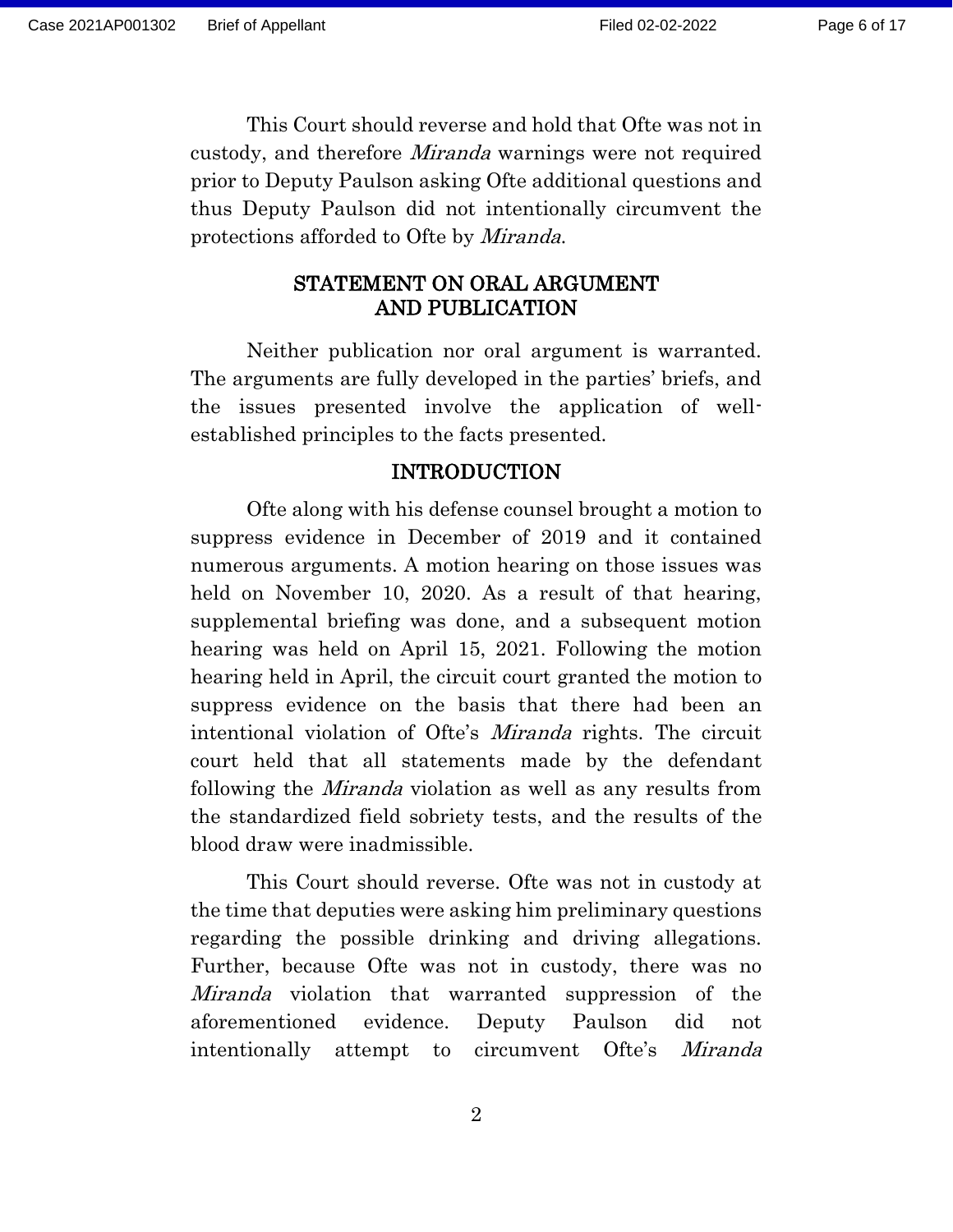protections by asking him preliminary questions so this Court should reverse the decision of the circuit court.

#### STATEMENT OF THE CASE

On April 11, 2019, Deputy Paulson with the Vernon County Sheriff's Department, responded to a call around 8:45 p.m. (R. 55: 7). The Vernon County Sheriff's Department received a call from Kim Felton, a passer-by, reporting that she saw a truck parked on the wrong side of the road facing westbound on highway 56 between Liberty and Viola, and the caller informed dispatch that there was a male inside the truck with his head down and he was not responsive. (R. 55: 7-8).

When officers arrived on scene, the driver of the vehicle was located and identified as Rodney Ofte. (R. 55: 8). Ofte was in the back of an ambulance. (R. 55: 8). Upon making contact with Ofte, Deputy Paulson noticed that Ofte's speech was slurred, there was an odor of intoxicants coming from his breath, and he observed that Ofte had red, bloodshot and glassy eyes.  $(R. 55: 9)$ .

Deputy Paulson asked Ofte where he had been that day and if he had been drinking, and Ofte indicated that he was drinking that day. (R. 55: 9). After a brief conversation, Deputy Paulson informed Ofte that he wanted to conduct standardized field sobriety tests, to which Ofte agreed. (R. 55: 10). While exiting the ambulance, Deputy Paulson observed Ofte to be unsteady on his feet and lose his balance. (R. 55: 10).

Deputy Paulson informed Ofte that his squad was parked more up towards the hill and that they had to walk up towards the squad car and again Deputy Paulson observed Ofte was unsteady on his feet walking towards the squad car. (R. 55: 10-11). Ofte was then placed in the back seat of the squad car and Deputy Paulson began to ask additional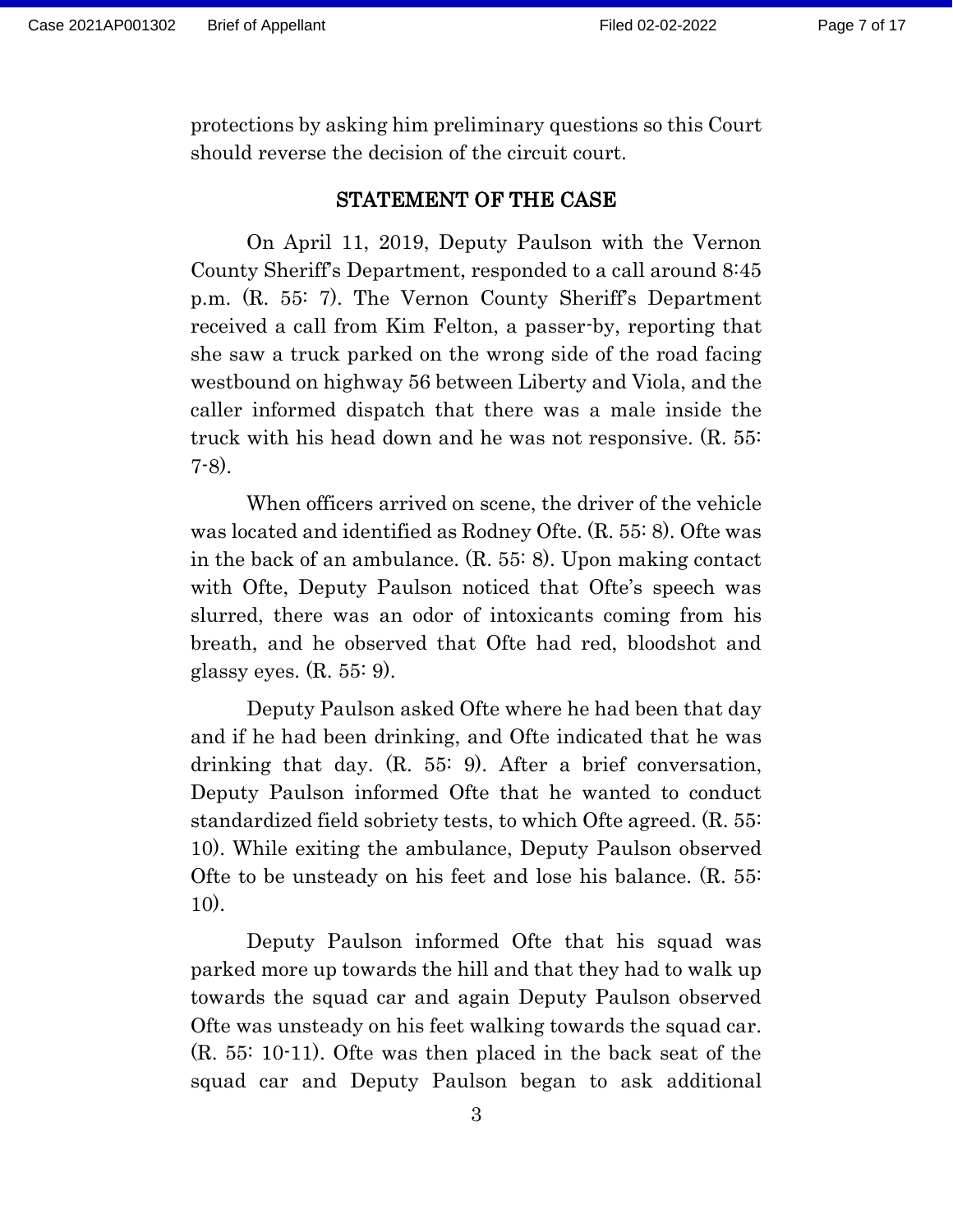questions about where Ofte was drinking and how many drinks he had that day. (R. 55: 11). At that time, Deputy Paulson could still smell an odor of intoxicants coming from Ofte. (R. 55: 11). Deputy Paulson then told Ofte that he wanted to run him through the field sobriety tests to make sure that he was okay to drive home and Ofte responded that he "probably wasn't." (R. 55: 13). At this point, Deputy Paulson advised Ofte that he was taking him to a flat and level surface of the road, so he closed the door to the squad car and drove Ofte a short distance, still at the scene, to a flat part on the highway to run him through the standardized field sobriety tests. (R. 55: 46-47).

Deputy Paulson conducted the HGN test, walk and turn, one leg stand, and the alphabet test. (R. 55: 22). Once the field sobriety tests were concluded, Deputy Jake Johnson, another Deputy with the Vernon County Sheriff's department who was also on scene, asked Ofte if he would submit to a preliminary breath test, to which Ofte agreed. (R. 55: 22-23). After several attempts with the preliminary breath test, the reading showed a result of .223. Based on the totality of the circumstances, Ofte was placed under arrest for operating while intoxicated second offense. (R. 55: 23).

Following the motion hearing, the circuit court, the Honorable Darcy Jo Rood, presiding, granted the suppression motion after it ruled that Ofte was in custody at the time that deputies were asking him preliminary questions regarding the possible drinking and driving allegations. (R. 69: 1-2). Additionally, the circuit court found that because Ofte was in custody, deputies should have read Ofte his Miranda warnings prior to asking any additional questions and because they did not, and because Deputy Paulson testified that he knew he was going to arrest Ofte, Deputy Paulson was intentionally trying to circumvent giving Ofte his Miranda warnings. Thus, any and all evidence that came after the

4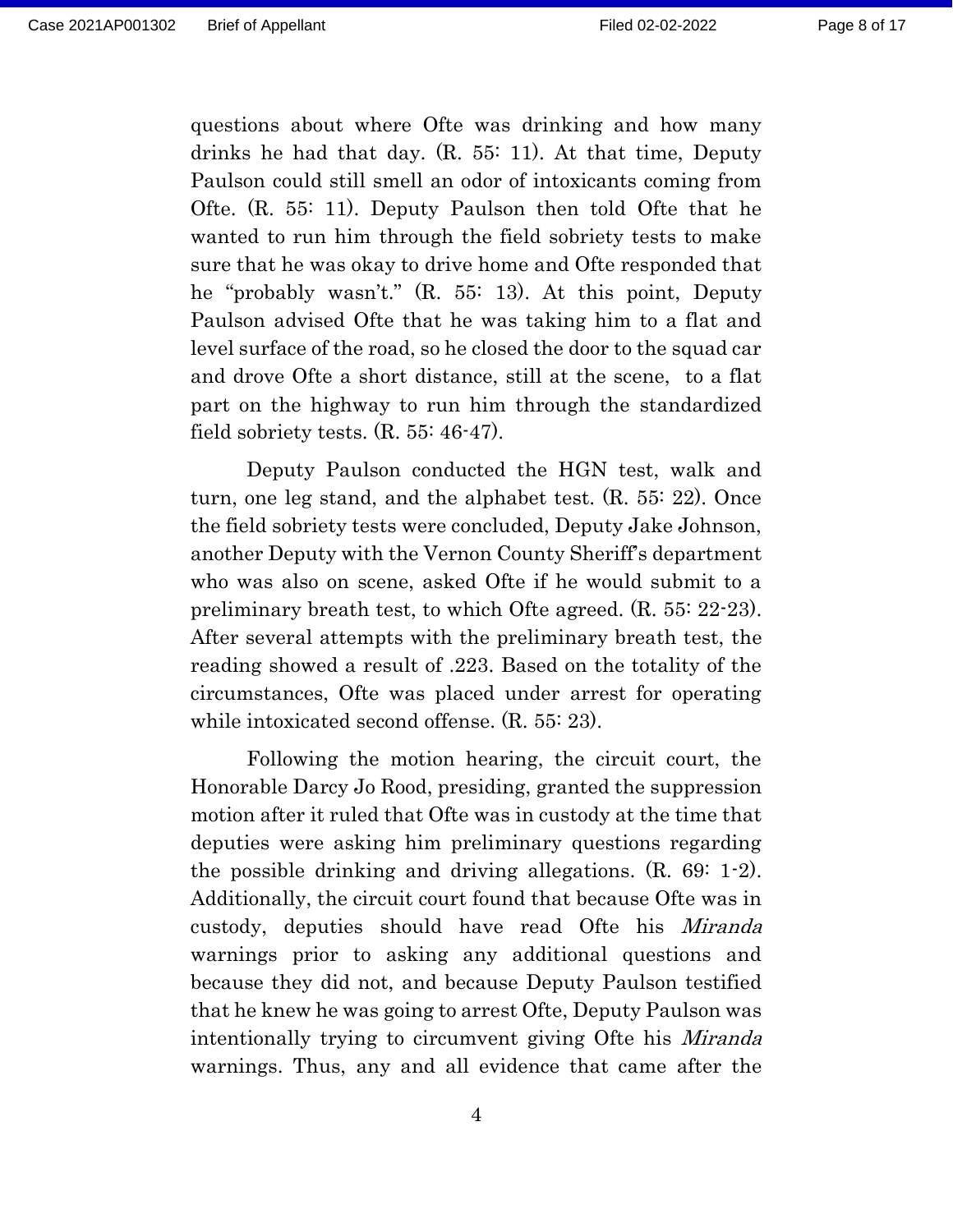*Miranda* violation, should be suppressed as it was merely a "charade".  $(R. 69: 1-2)$ ;  $(R. 65: 39)$ . The State now appeals.

Additional facts will be developed in the pertinent sections of the Argument to follow.

#### STANDARD OF REVIEW

 This Court typically reviews an order denying a motion to suppress under a two-step analysis. State v. Robinson, 2009 WI App 97, ¶ 9, 320 Wis. 2d 689, 770 N.W.2d 721. This Court will uphold the circuit court's findings of historical fact unless those findings are clearly erroneous. Id. Under the "clearly erroneous" standard, appellate courts will uphold a circuit court's finding of fact unless the findings go "against the great weight and clear preponderance of the evidence." State v. Arias, 2008 WI 84, ¶ 12, 311 Wis. 2d 358, 752 N.W. 2d 748 (quoting State v. Sykes, 2005 WI 48, ¶ 21 n.7, 279 Wis. 2d 742, 695 N.W. 2d 277). The application of constitutional principles to the facts found, on the other hand, presents a question of law that this Court reviews de novo. Robinson, 320 Wis. 2d 689, ¶ 9.

#### ARGUMENT

The circuit court erred in granting Ofte's motion to suppress evidence.

#### A. Based on the totality of the circumstances Ofte was not in custody for the purposes of *Miranda*.

In *State v. Gruen*, a City of Milwaukee police officer, came upon a car stuck in a snow bank. State v. Gruen, 218 Wis. 2d 581, 586, 582 N.W.2d 728, 729 (ct. App. 1998). At a motion hearing, Officer Barbian testified that the weather was cold, windy and snowing, with a layer of fresh snow on the ground. Id. Officer Barbian made contact with the suspect, Gruen, and asked if he was the owner of the vehicle.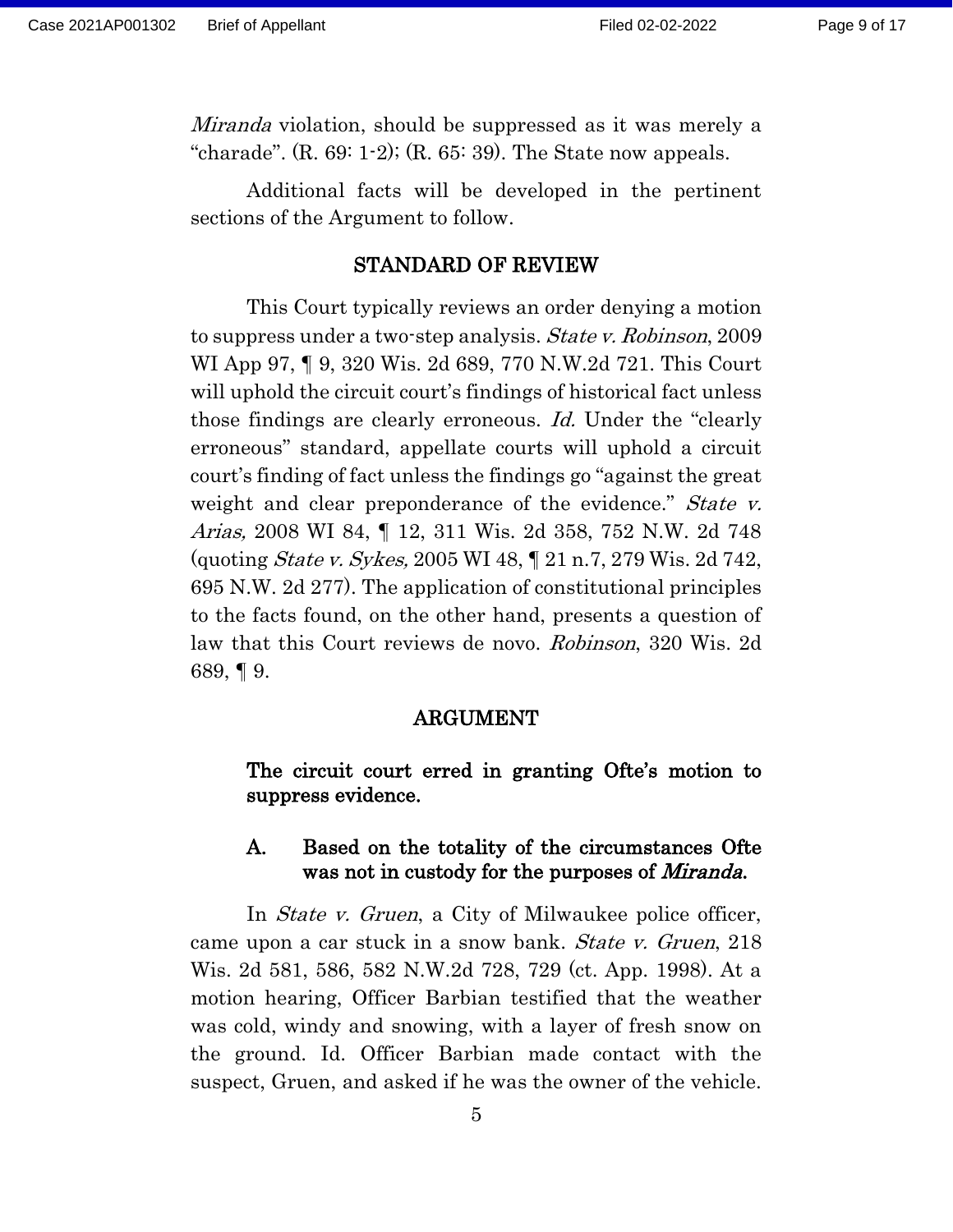Id. Gruen denied driving and Officer Barbian told Gruen that he needed to contact Wauwatosa Police Department because it was their jurisdiction. Id. at 586-87. Officer Barbian testified that, because it was so cold out, he "asked [Gruen] if he wanted to have a seat in my [police] van, and he indicated yeah, he would." Id. at 587. Before placing Gruen in the van, he was patted down. Id. Officer Barbian recalled that Gruen was not handcuffed when he was placed in the van and that Gruen was not under arrest at the time. Id. Instead, he was simply temporarily detained so that Wauwatosa could investigate the scene. Id. The Officer went on to testify that Gruen was only in the van for roughly 10-15 minutes before Wauwatosa police arrived. Id.

Gruen moved to suppress the statements made while he was in the van, arguing that they were custodial statements and he should have been advised of his *Miranda* rights prior to making them. Id. The Trial court denied the motion finding that the questioning was not a custodial interrogation, but instead a temporary detention and thus, Miranda rights were not required. Id. On appeal, the Wisconsin Court of Appeals upheld the decision of the lower court, finding that Gruen was not in custody for the purposes of *Miranda* given the degree of restraint under the circumstances. Id. at 598.

In its reasoning, the Court first noted that the U.S. Supreme Court determined that the Fourth Amendment is not violated when law enforcement officers, in appropriate circumstances, detain and temporarily question a suspect, without arrest, for investigative purposes. Id. at 589-90. The Court reiterated that for an investigatory stop and temporary detention under *Terry v. Ohio*, 392 U.S.  $1(1968)$  and § 968.24, Stats., to be valid, an officer must reasonably suspect "in light of his or her experience" that some criminal activity has taken place or is taking place before stopping an individual. Id. See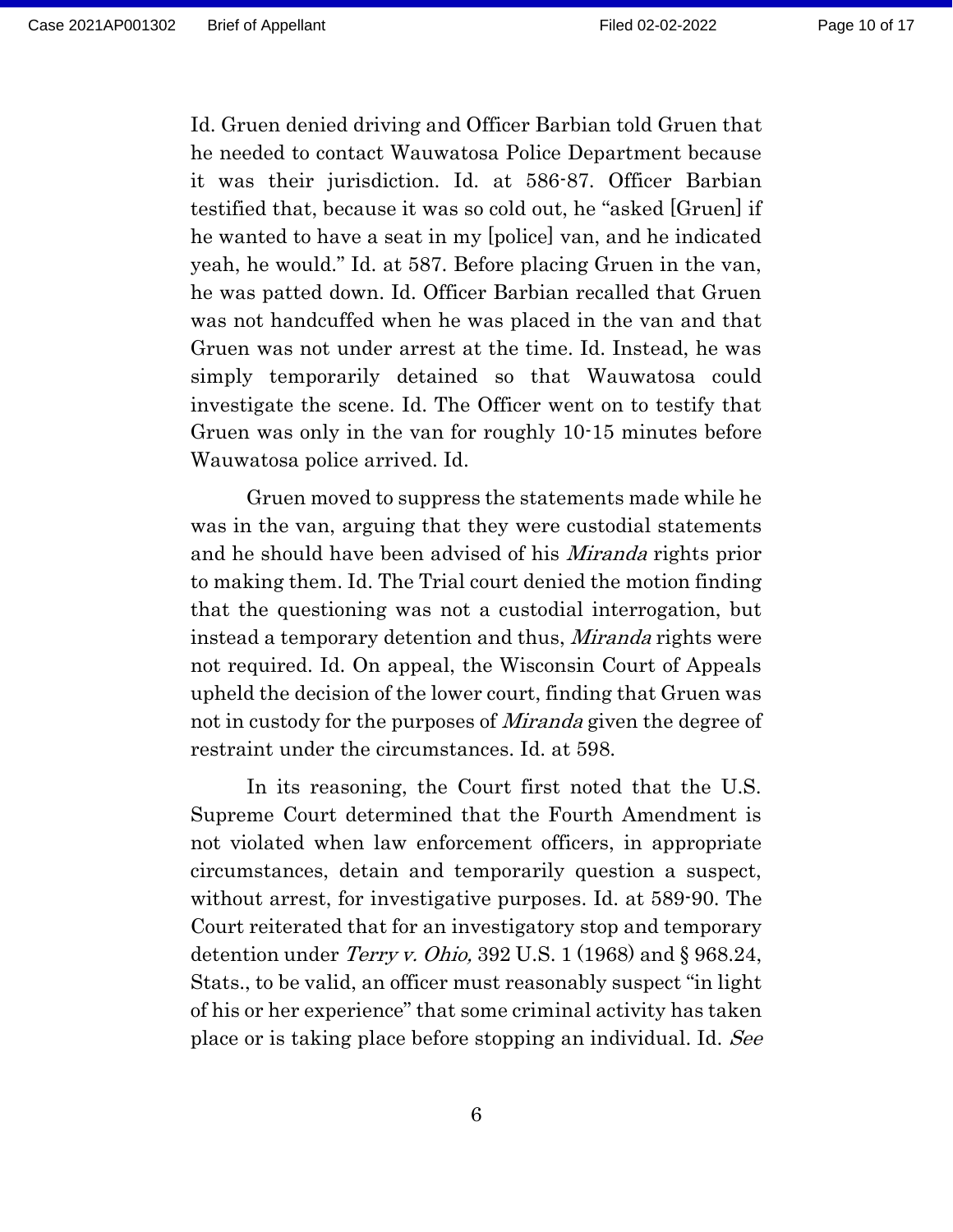State v. King, 175 Wis.2d 146, 150, 499 N.W.2d 190, 191 (Ct.App.1993).

A determination of whether a temporary detention is reasonable is based on the totality of the circumstances. Gruen, at 590. If an officer has a suspicion, grounded in specific, articulable facts and reasonable inferences drawn from those facts, the officer may conduct a temporary detention of the individual in order to investigate further. See id. Here, the Trial Court found that Gruen had not been arrested, but instead, was being validly temporarily detained, and the Court of Appeals agreed reasoning that Officer Barbian, originally stopped to investigate an apparent accident, and therefore had a reasonable suspicion that a crime may have been committed after speaking to Gruen, based on Gruen's responses and his appearance of intoxication. Id. at 591.

The Court of Appeals further reasoned that Officer Barbian believed the matter was the responsibility of the Wauwatosa police, and he was justified in detaining Gruen temporarily until the Wauwatosa police could arrive and further investigate. Id. The placement of Gruen in Officer Barbian's police van was voluntary and reasonable, given the circumstances and the weather conditions. Id. The Court also reasoned that the second officer to arrive on scene had a duty to investigate whether or not Gruen had committed a crime. Further, the officer could not have reasonably performed his duty without asking a few general, investigatory questions. Id. at 592.

For Fifth Amendment purposes, to determine whether a person was in custody, the test is, "whether a reasonable person in the defendant's position would have considered himself or herself to be in custody, given the degree of restraint under the circumstances." [State v.] Swanson, 164 Wis.2d [437,] 446–47, 475 N.W.2d [148,] 152 [ (1991) ]. The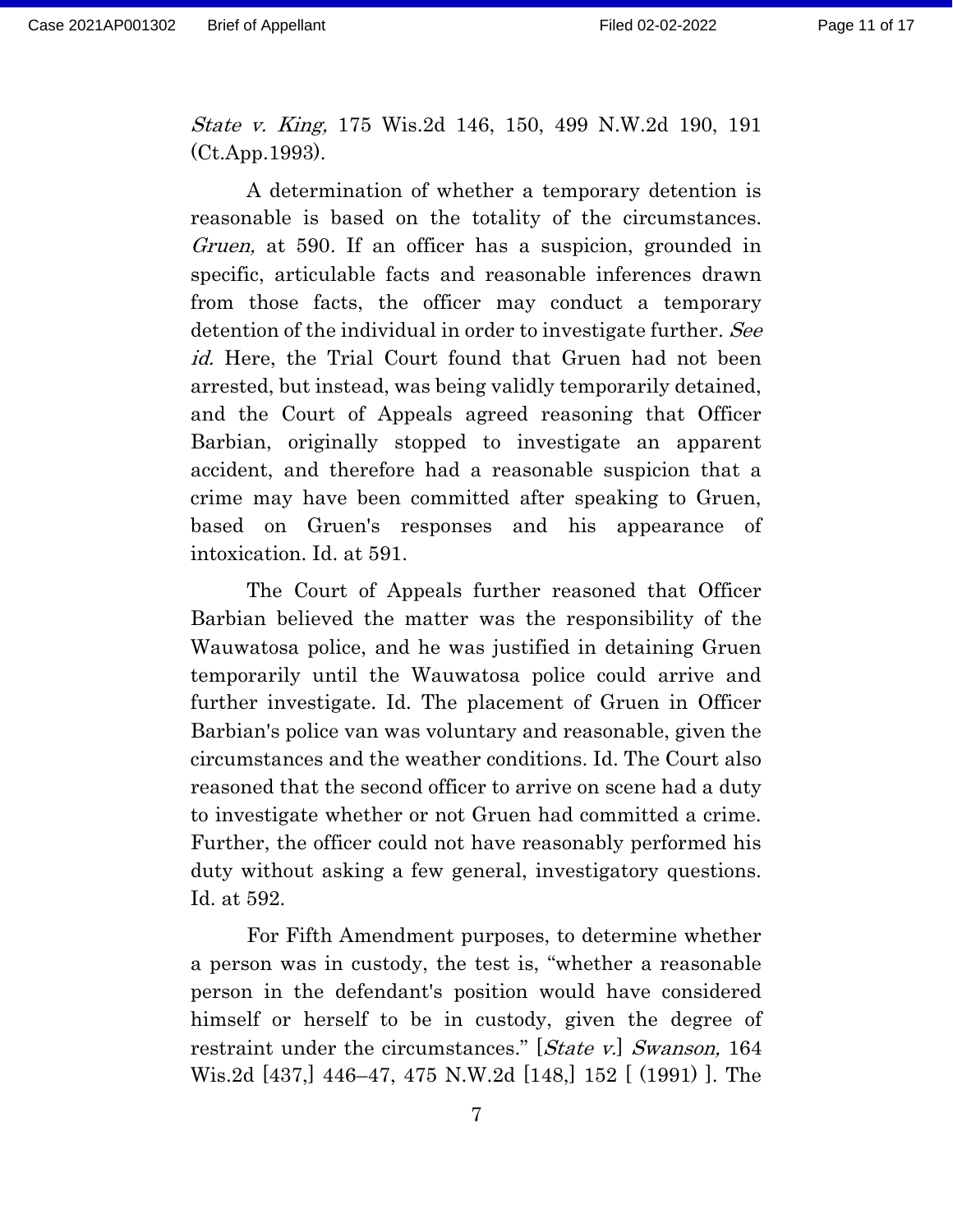totality of the circumstances must be considered when determining whether a suspect was "in custody" for the purpose of triggering Miranda protections. California v. Beheler, 463 U.S. 1121, 1125, 103 S.Ct. 3517, 77 L.Ed.2d 1275 (1983). Id. at 321, 500 N.W.2d at 376.

Further, when evaluating the totality of the circumstances, it includes such relevant factors as the defendant's freedom to leave the scene; the purpose, place and length of the interrogation; and the degree of restraint. See State v. Leprich, 160 Wis.2d 472, 477, 465 N.W.2d 844, 846 (Ct.App.1991); Swanson, 164 Wis.2d at 446–47, 475 N.W.2d at 152. In exploring the degree of restraint, courts have also considered as relevant factors: (1) whether the defendant was handcuffed; (2) whether a gun was drawn on the defendant; (3) whether a Terry frisk was performed; 4) the manner in which the defendant was restrained; (5) whether the defendant was moved to another location; (6) whether the questioning took place in a police vehicle; and (7) the number of police officers involved. See Pounds, 176 Wis.2d at 322, 500 N.W.2d at 377.

The Court found that (1) a reasonable person is less likely to believe he or she is in custody when he or she is asked, and not ordered, to do something by an officer, such as getting into their vehicle; (2) although the back of the police van in this case could not be opened from the inside, it didn't appear as though Gruen was aware of that, but if he had been, it was more likely that he would have been in custody. Id. at 597. However, the Court reasoned that at the time Gruen was questioned by the officer, the door to the van was open and the officer at the time, questioned him on one of the steps of the van, but Gruen was not locked inside of the van. Id. Therefore, it was more reasonable for Gruen to conclude he was not in custody at the time. Id. (3) That while it was debated whether Gruen was in cuffs or not at the time of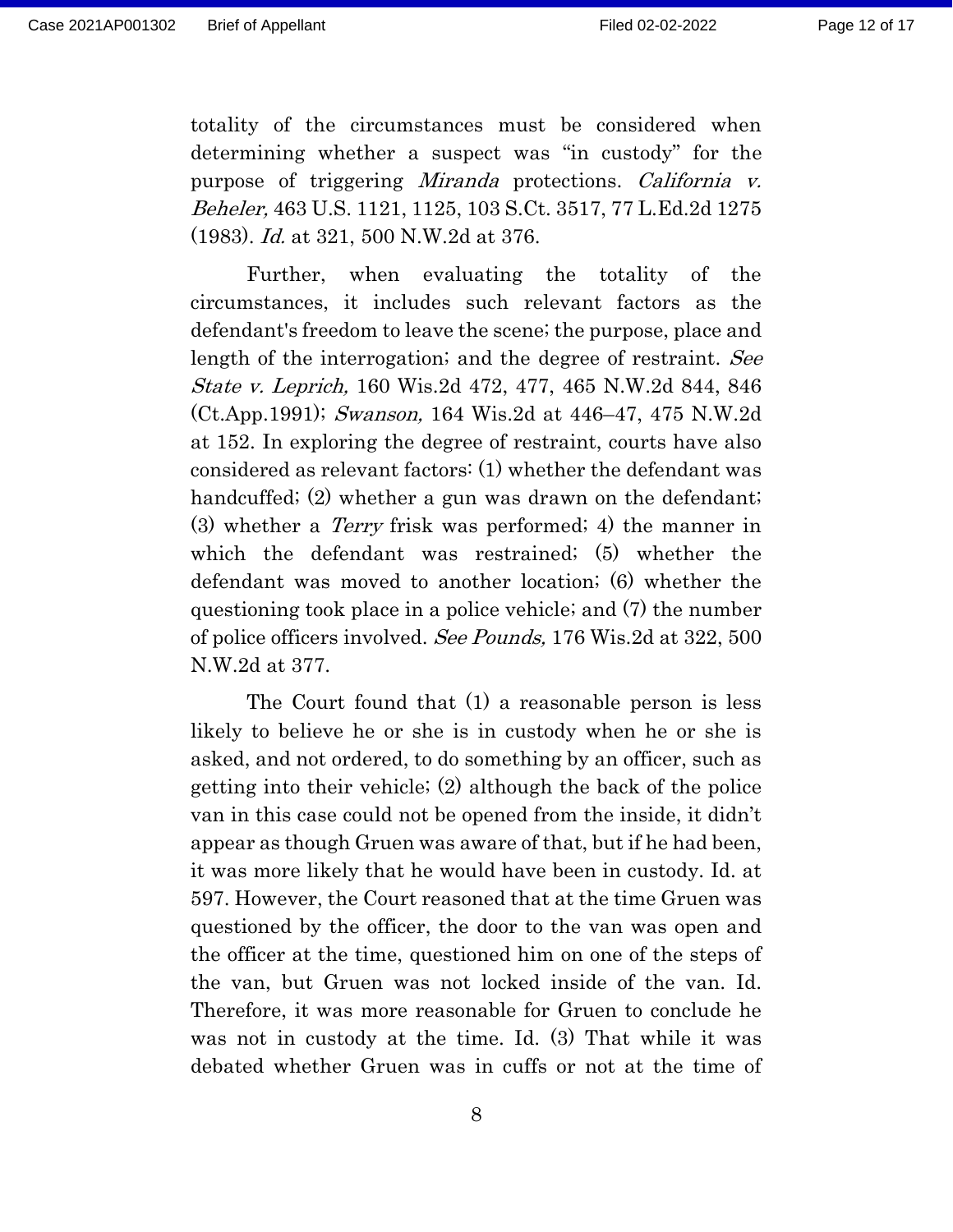questioning, if Gruen would have been cuffed, that fact would strongly support the conclusion that he was in custody for Miranda purposes; (4) Gruen was not detained for an unreasonable amount of time and the officer only asked general common sense investigatory questions; (5) Gruen was not moved to another location, or transported to a police station, but instead was questioned at the scene of the crime; (6) Gruen was frisked for officer safety, he was not ordered to the ground, or had guns drawn at him; and (7) only two officers were involved in questioning Gruen; Id. After considering these factors, in the context of the totality of the circumstances, the Court of Appeals concluded that Gruen was not in custody for the purposes of *Miranda*. Id. at 596.

In the case at issue, it is the State's contention that based on the totality of the circumstances Ofte was not in custody for the purposes of Miranda.

Similarly to *Gruen*, (1) Ofte was never ordered or demanded by law enforcement to get into the back of the police vehicle, he was asked to get into the vehicle. (R. 55: 10- 11). (2) The door of the police vehicle was not closed when Deputy Paulson was speaking with Ofte, so he was not locked into the back of the patrol car. (R. 55: 10-11). Eventually, after a brief period of time, the door was closed and Ofte was moved a short distance to a flat spot on the highway where the standardized field sobriety tests could be performed, and Ofte was notified that the reason Deputy Paulson closed the door and moved him was so that Ofte could perform the standardized field sobriety tests on flat, level ground. (R. 55: 46-47).

At the motion hearing, Deputy Paulson testified that on the evening of the incident in question, he felt that Ofte was too impaired to drive, but that he would have to go through the standardized field sobriety tests before making a decision. (R. 55: 39). Deputy Paulson then testified that he knew he was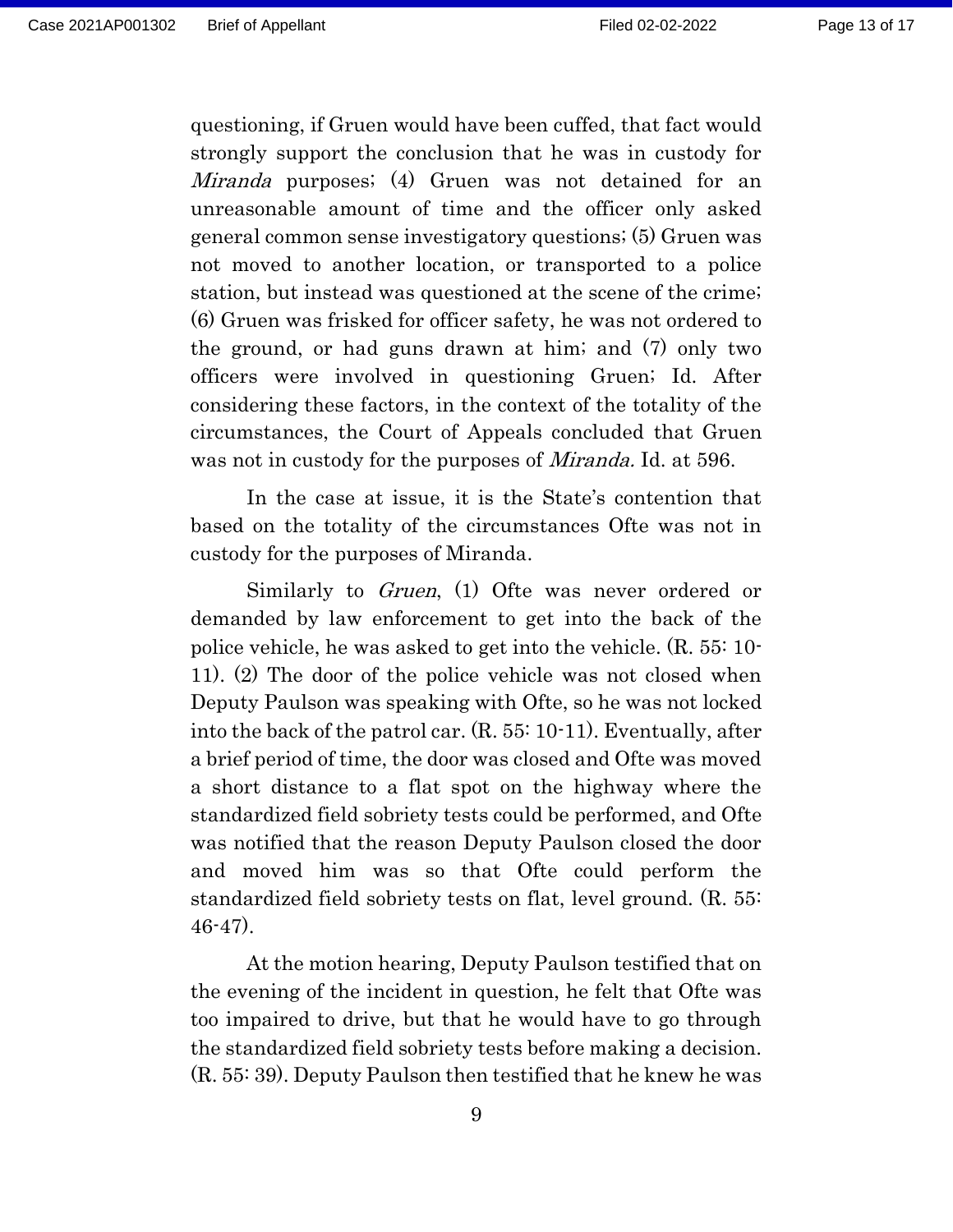going to arrest Ofte before the standardized field sobriety tests were performed. (R. 55: 39). It was noted by the defendant that Ofte was "in custody" because Deputy Paulson indicated that he knew he was going to arrest Ofte. However, in Gruen, the Wisconsin Court of Appeals found that because Gruen was not aware that the back door was locked from the inside, it was less likely that he would have felt in custody and if he had known that the door was locked from the inside, then it would have been an inference that lent itself to Gruen believing he was in custody. *Gruen*, at 597. The Court of Appeals placed emphasis on what was known to Gruen and how that affected the objectivity of the question of custody. The testimony given by Deputy Paulson falls in line with that reasoning. Here, Ofte was not aware of Deputy Paulson's subjective thoughts. Deputy Paulson never made any statements to Ofte regarding an arrest at that time. Furthermore, When Ofte was sitting in the back of Deputy Paulson's squad, Deputy Paulson again, was asking Ofte preliminary questions such as where he had been that day, if he had been drinking etc., which is standard practice for law enforcement officers investigating a potential operating while intoxicated offense.

Additionally, Deputy Paulson went through the proper procedure prior to Ofte's arrest. He had Ofte run through the standardized field sobriety test, he administered a preliminary breath test. Thus, given totality of the other factors in this case and the actions of Deputy Paulson rather than his own personal thoughts, a reasonable person would not have considered themselves to be in custody given the degree of restraint, or lack thereof.

Further, (3) Ofte was not in hand cuffs at this time. (4) Ofte was not in the back of the patrol car for an unreasonable amount of time, it was minutes at most. Additionally, Deputy Paulson asked investigatory questions relating to the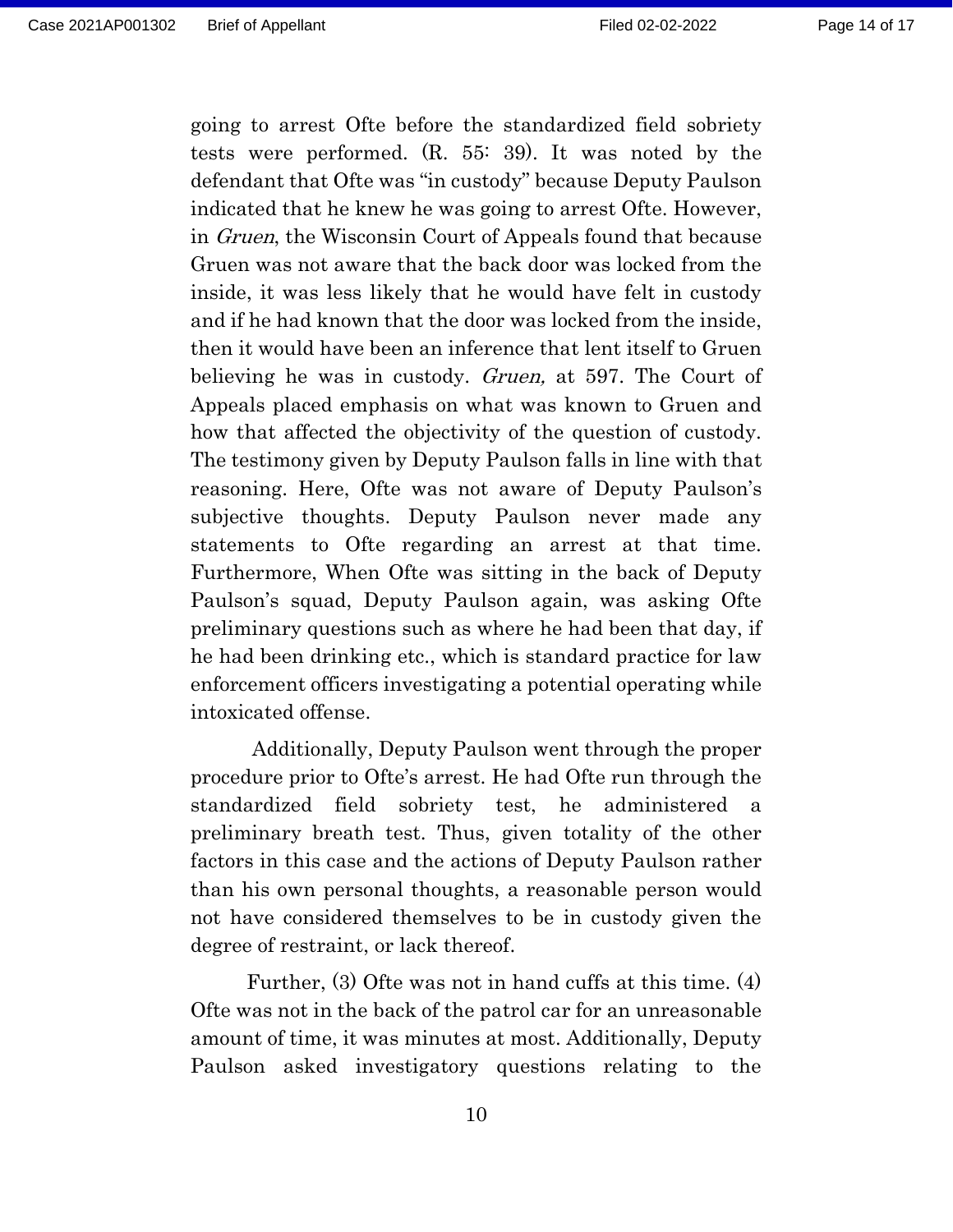potential crime of operating while intoxicated, such as, "how much have you had to drink," "where were you coming, from." (R. 55: 10-11). As it related to his investigation, Deputy Paulson asked clarifying questions of Ofte when there were inconsistencies with what he was saying. (R. 55: 40). (5) Ofte was not moved from the scene of the accident to the police station, the questioning was done there at the scene. (R. 55: 10-11). (6) Ofte was not frisked, he was not ordered to the ground, and he did not have guns drawn on him. (7) Finally, like in *Gruen*, there were only two officers present at the time, and only one of them was asking any questions of Ofte at the time.

While it is true that even during a *Terry* stop, a defendant *may* be considered "in custody" for Fifth amendment purposes, and entitled to Miranda warnings prior to questioning, the State would argue that a reasonable person in Ofte's position would not have considered himself or herself to be in custody, given the degree of restraint under the circumstances. Under the totality of the circumstances, Ofte was not in custody, and therefore Miranda warnings prior to law enforcement asking investigatory questions, was not required.

#### **CONCLUSION**

For the reasons discussed, this Court should reverse the circuit court's order granting Ofte's motion to suppress and remand the case for further proceedings.

Dated this 2nd day of February 2022.

Respectfully submitted, JASMINE M. BETANCOURT Assistant District Attorney State Bar # 1102839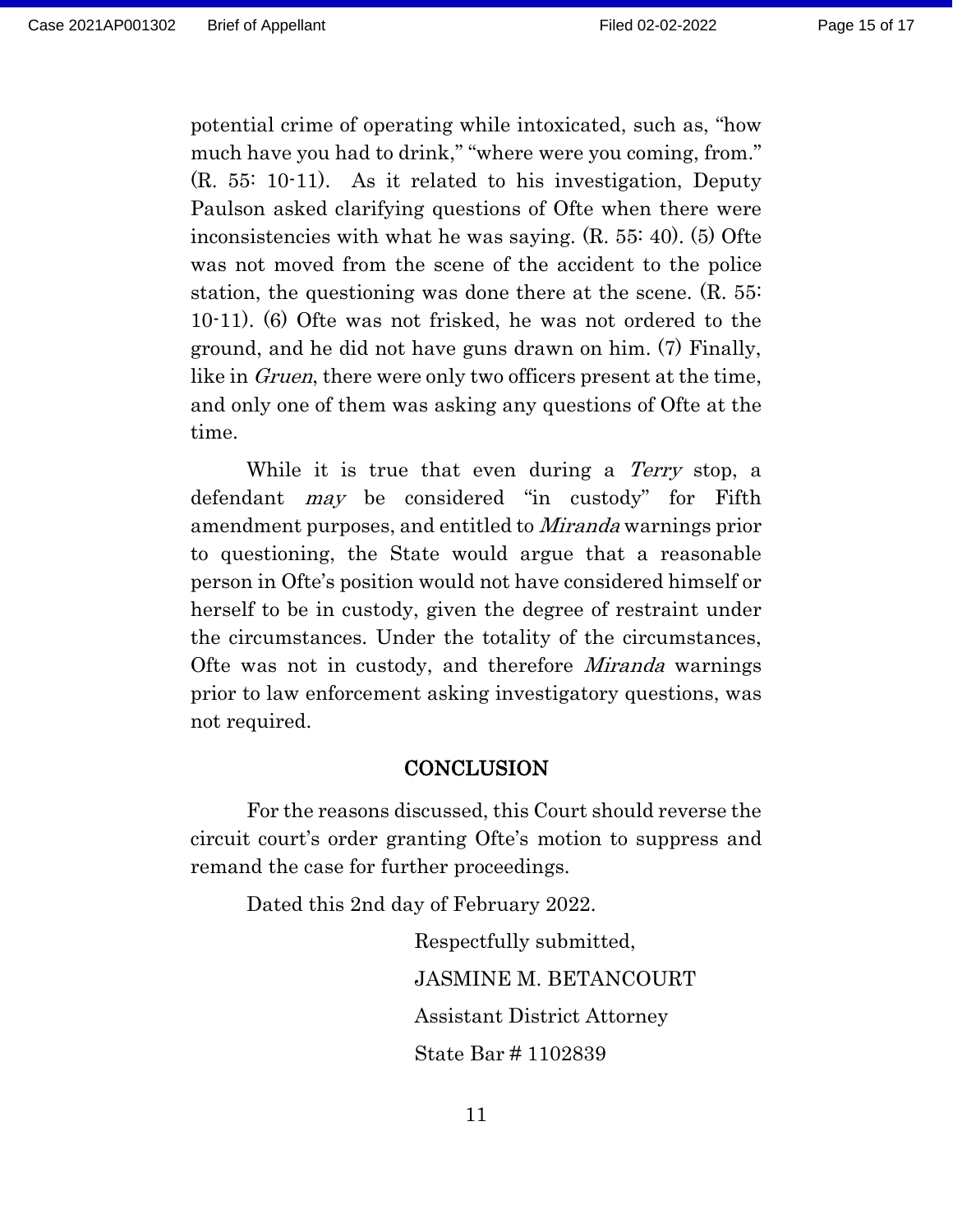Page 16 of 17

# Attorney for Plaintiff-Appellant

Vernon County District Attorney's Office 400 Courthouse Square, Suite 200 Viroqua, WI 54665-0468 (608) 637-5357 (608) 637-3828 (fax) Jasmine.betancourt@da.wi.gov